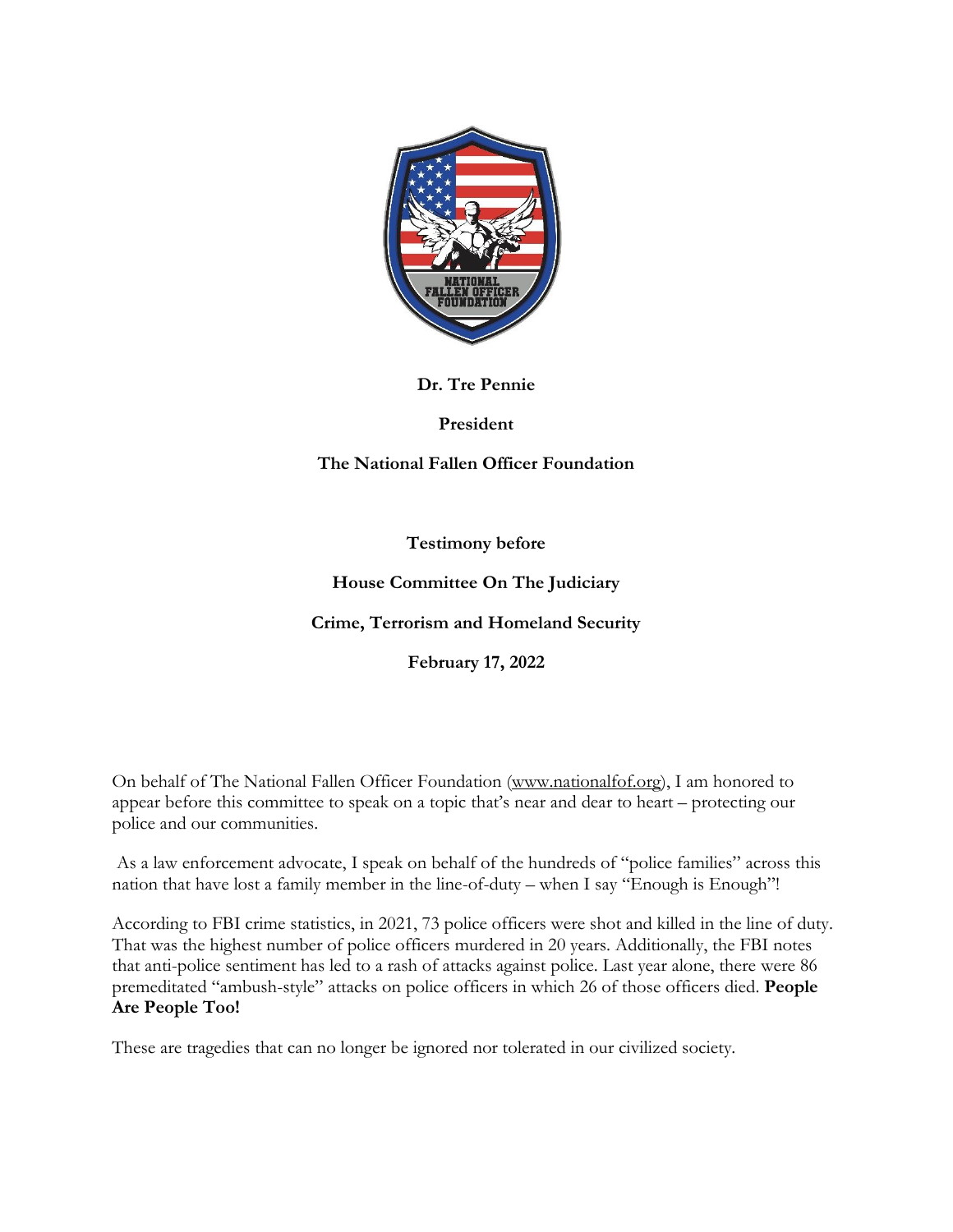## **So… Why is this happening?** Many families have asked…

Well, one reason why is because of *online radicalization* – the widespread "indoctrination" of individuals using negative content to incite violence and division.

Not only have American citizens traveled abroad to join extremist groups like ISIS, some have even been radicalized here at home and have "taken up arms" against our police and the American people.

On July 7, 2016, the world watched in horror as a lone-gunman ambushed police officers in downtown Dallas, Texas during a Black Lives Matter protest. During the attack, 12 police officers were shot and 5 of them were killed. Four of which were personal friends. During the investigation it was found that the shooter was radicalized online and was obsessed with police-involved shootings in the Black community.

In 2017, based on formal research and a keen understanding the existing problems with social media, I filed a federal lawsuit against Facebook, Google and Twitter for failing to manage their platforms and allowing extremist groups to recruit, radicalize and fundraise on their sites.

Although the companies admitted to knowing that their platforms were being used for nefarious means, the Court was reluctant to move against the immunity protection provided by Section 230 of the 1996 Communication Decency Act, so nothing was ever done to rectify this problem.

Advancing five years, the problem has worsened and our police officers have been caught in the middle of corporate profitability and government limitations. In fact, even today, we have seen those platforms being used in the same manner, facilitating attacks against our nation's law enforcement and the government itself.

For example, during the George Floyd riots in 2020, social media was being used not only to facilitated the riots, but also to help radical groups fundraise off the agenda. The riots led to more than 2 billion dollars in property damage, several hundred police officers being injured and 19 U.S. citizens being killed. Among them was a 77-year-old retire police officer, David Dorn, whose murder was broadcasted live on Facebook.

During the riots it was reported that more than 17,000 people were arrested, but to this date there have been very few prosecutions. If fact, the tide has turned the opposite direction and progressive DAs across the country are now prosecuting police officers who responded to the George Floyd riots!

It's simply time for our legislator to do the right thing! Unfortunately, there appears to be more advocates in the court system for criminals than there are for the victims.

Last year, of our country's 40 most populated cities, 2/3 of them saw a dramatic increase in homicides. This pains me deeply because I'm from one of those cities: Houston, Texas.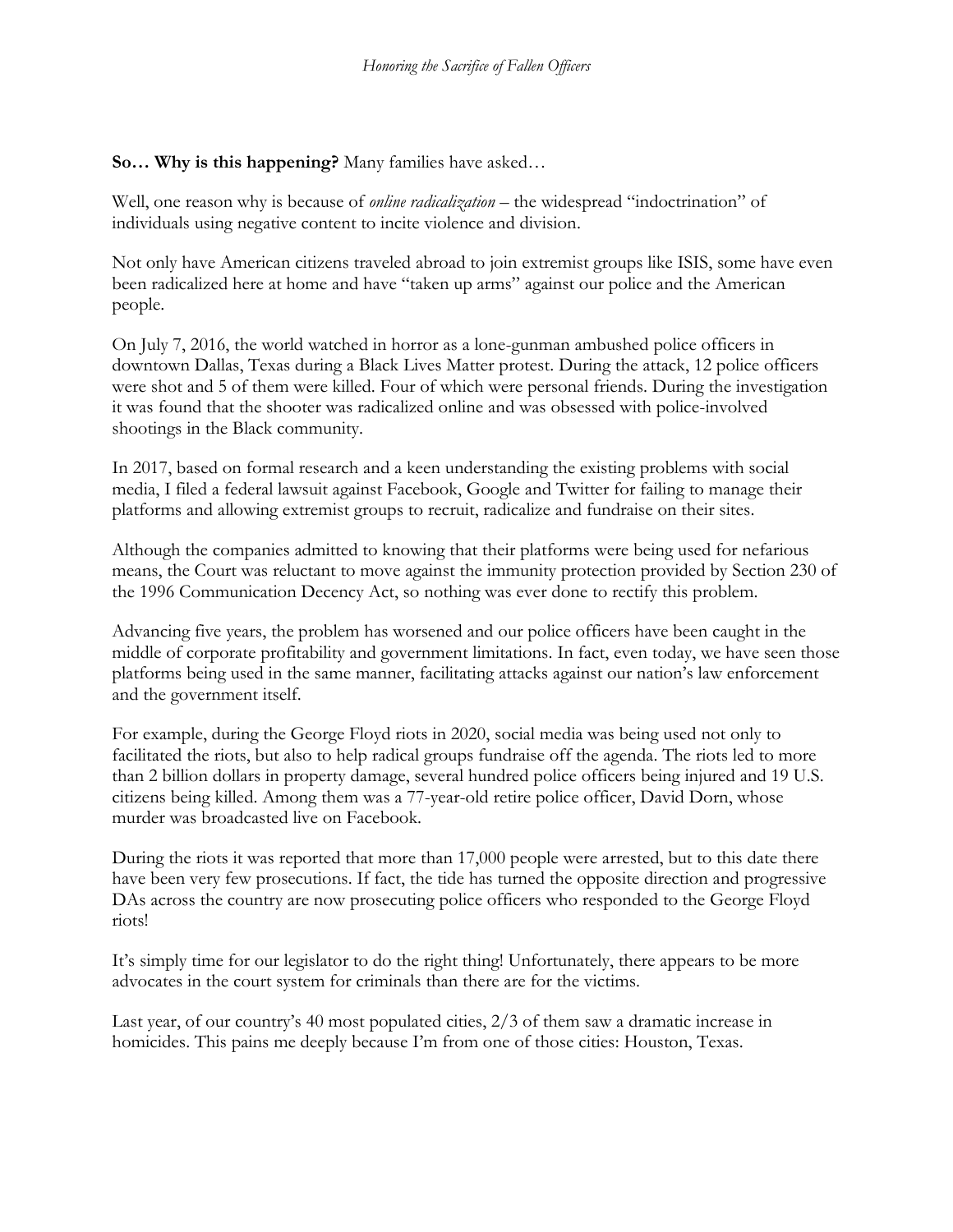Since 2019, Houston has seen a 73% increase in homicides. The judges in Houston-Harris County have released 113 defendants charged with Capital Murder back onto the streets and those same offenders have contributed to more than 150 new murders while out on bond.

More specifically, recently, a 17-year-old murder suspect in Houston was released on bond after shooting his girlfriend 22-times and killing her. This is the reason why I have openly advocated for a "no-bond" system for violent offenders.

However, it's no secret that America has become unsafe on the heels of social justice movements, bail reform initiatives and intentional efforts to defund the police across the country. These initiatives have not suppressed crime. In fact, it has made it worse, especially for people living in the inner-city communities.

The solution to our nation's crime crisis is simple… Keep the violent criminals behind bars, punish bad behavior, and hold corporations accountable. If we remain consistent in upholding the rule of law, we will make America safe for everybody.

Thank you.

I look forward to responding to your questions and assisting members of the Committee in the coming weeks help resolve these issues.

## **Demetrick "Tre" Pennie**